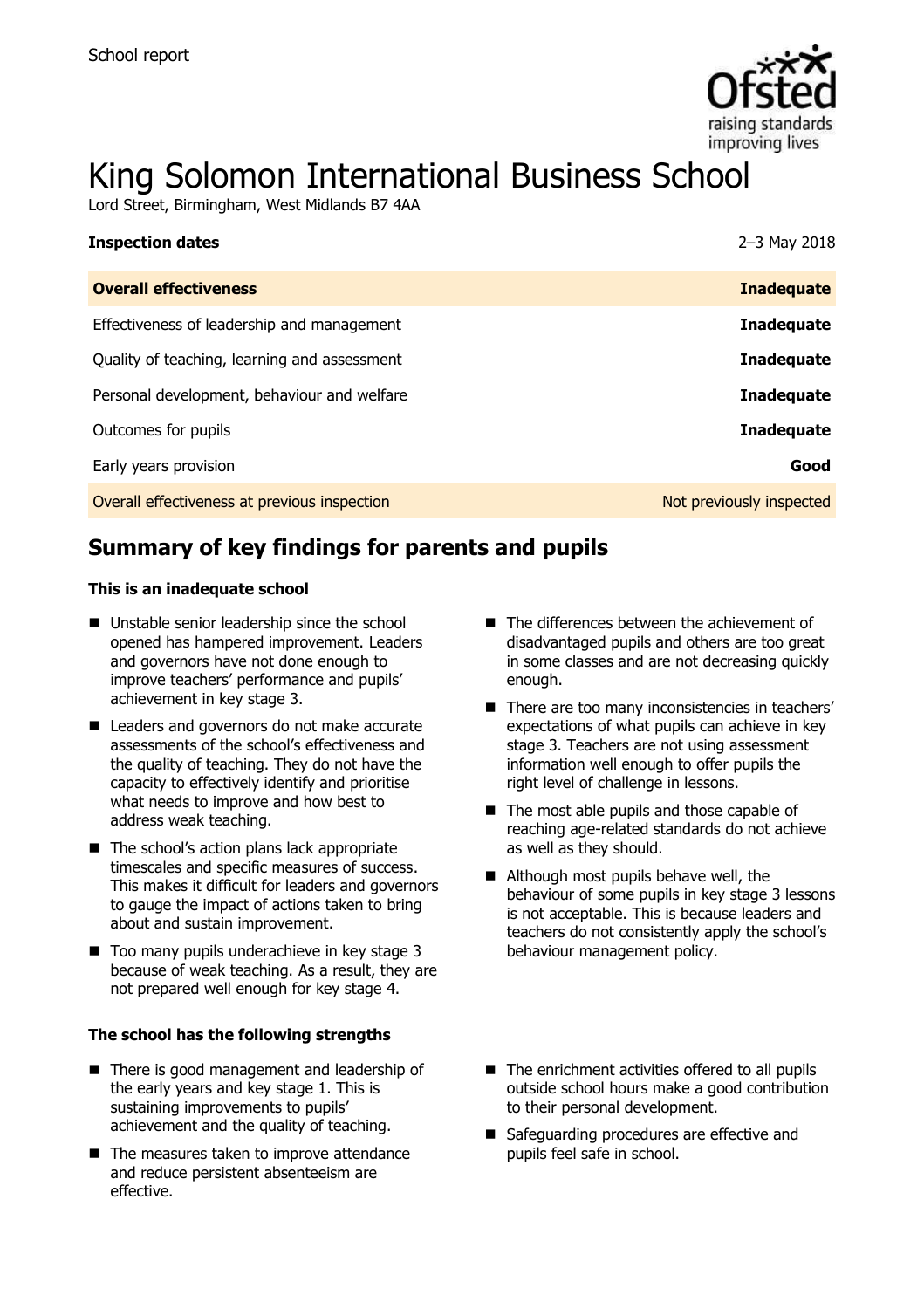

# **Full report**

In accordance with section 44(1) of the Education Act 2005, Her Majesty's Chief Inspector is of the opinion that this school requires special measures because it is failing to give its pupils an acceptable standard of education and the persons responsible for leading, managing or governing the school are not demonstrating the capacity to secure the necessary improvement in the school.

### **What does the school need to do to improve further?**

- Improve the quality of teaching in key stage 3 so that, in all classes, pupils are offered the right level of challenge and support. Do this by:
	- making sure teachers plan work more specifically for pupils who have the potential to reach or exceed age-related standards in English, mathematics and science
	- insisting that all teachers use assessment information about pupils' attainment and progress to plan work that is suitably matched to pupils' needs and abilities, retains their interest and extends their learning
	- providing more opportunities for pupils to respond fully to questions during class discussions in order to challenge them more effectively
	- building on the good practice that exists in some lessons where teachers and support staff vigilantly support pupils to remain on task when working independently and regularly correct errors and address misunderstandings.
- Improve pupils' attainment and progress in key stage 3 and sustain improvements to pupils' achievement in key stage 1 as they transfer into key stage 2. Do this by:
	- making sure that in all classes across key stage 3 pupils make more rapid progress and that pupils in Year 9 are better prepared for key stage 4
	- reducing more rapidly the difference between the standards reached by disadvantaged pupils compared with others who are not disadvantaged
	- improving, with greater urgency, the achievement of key stage 3 pupils in science
	- making sure that those pupils who are capable of reaching or exceeding agerelated standards in English and mathematics in key stage 3 do so.
- Make sure that staff apply consistently the school's procedures for managing pupils' behaviour during lessons in key stage 3 by:
	- ensuring that pupils develop positive attitudes to their work and thus improve their capacity to learn
	- applying more consistent approaches to modify and improve pupils' behaviour
	- reducing instances of persistent low-level disruption during lessons
	- continuing to reduce temporary and repeat exclusion rates.
- **IMPROVE leadership, management and governance by:** 
	- consolidating and maintaining stable and secure senior leadership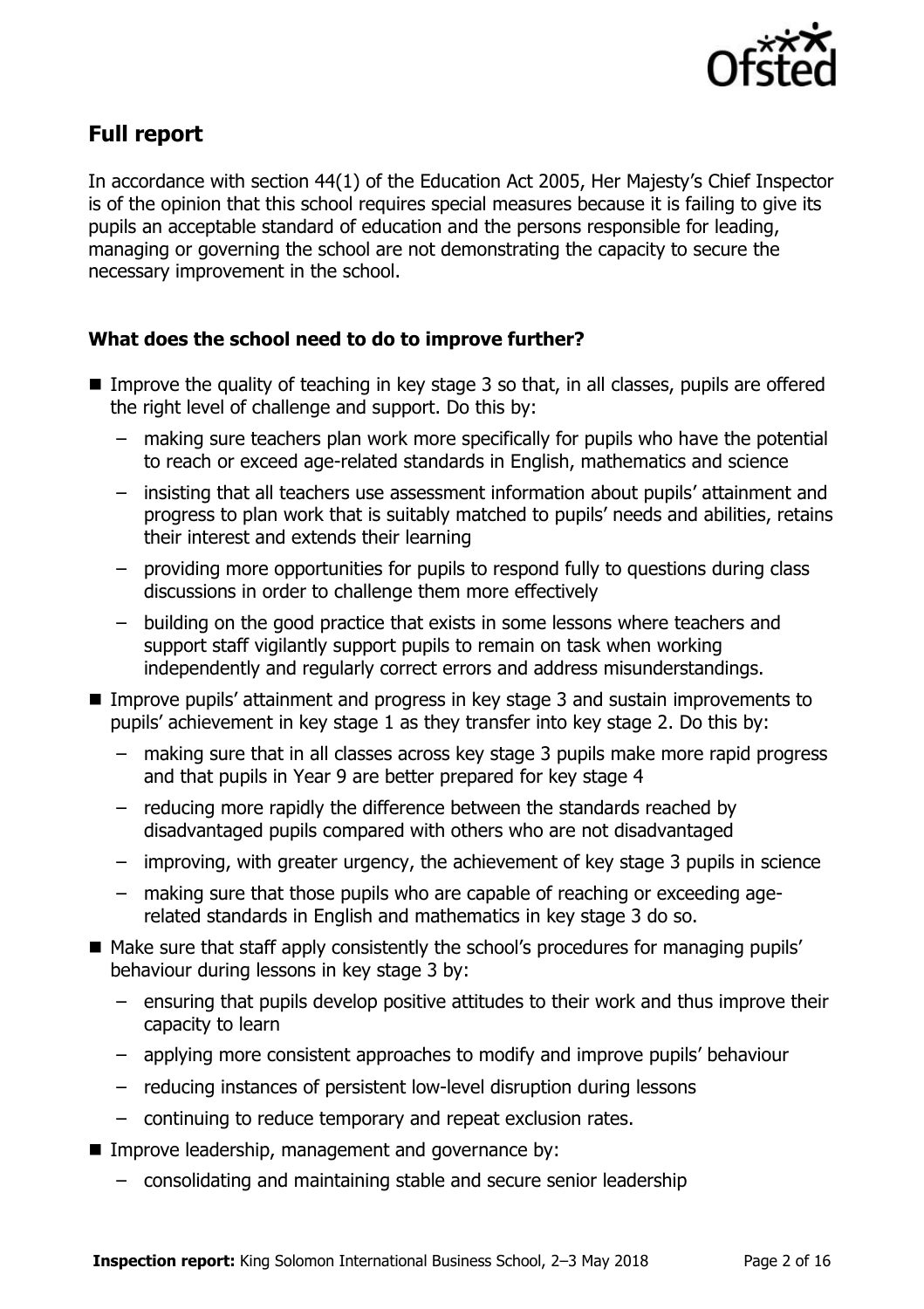

- building on the work being done by the strongest senior and middle leaders as the school continues to grow in size
- making sure that leaders and governors evaluate more accurately the effectiveness of teaching and learning in order to address weaknesses and build on strengths
- identifying the most important priorities for improvement in the school's strategic action plans, particularly those focusing on the quality of teaching
- setting out in the school's short and long-term action plans clear measures of success, as well as stages and milestones, to help leaders and governors evaluate the impact of actions taken to bring about and sustain improvement
- implementing more robust performance management and oversight of teaching and learning to eliminate weak teaching in key stage 3
- ensuring that governors are more vigilant in holding leaders to account and have access to objective and accurate assessments of the school's work and progress.
- External reviews of governance and of the school's use of the pupil premium should be undertaken in order to assess how these aspects of leadership and management may be improved.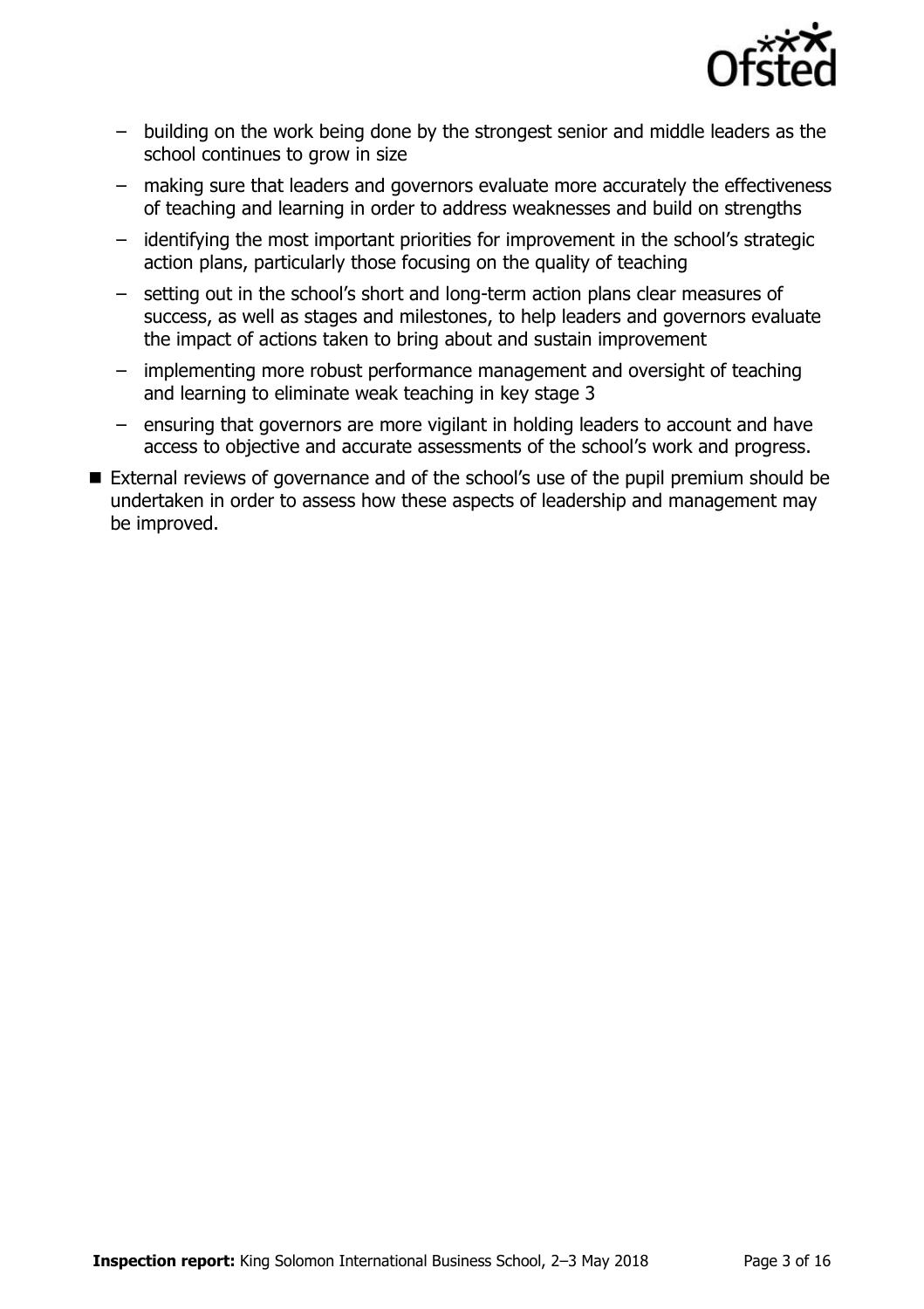

# **Inspection judgements**

#### **Effectiveness of leadership and management Inadequate**

- Since the school opened in September 2015, leaders and governors have not always steered the school on a sustained course of improvement. The issues facing the new principal and his leadership teams are substantial. A significant number of parents are, rightly, concerned about the quality of education and leadership at the school. Inspectors agree with many parents who have written or stated that the school is not fulfilling its stated aims and objectives.
- The founders and trustees, together with its appointed directors (governors), have ambitious plans and a vision that, as the school grows, it will become a high-quality allthrough school. However, poor appointments to the role of principal have failed to realise this vision. The exception to this is in the early years and key stage 1, where leaders have good oversight of teaching and learning and pupils are achieving well as a result.
- Many of the actions set out in the school's strategic plans do not focus sufficiently on improving teaching or pupils' outcomes. The plans lack measures of success, which makes it difficult to gauge whether actions are having the necessary impact or if leaders are on track to secure the objectives they are aiming for. The timescales are sometimes too vague or long term. The plans lack milestones or stages to enable leaders and governors to periodically and systematically check if the actions taken so far are on track or not.
- The lack of a coordinated approach to strategic planning is symptomatic of weak governance and leadership at principal and senior leadership levels. It is also not clear whether evaluations of teaching are securing enough improvement. For example, the feedback given to some teachers following reviews of their teaching has not improved their practice enough in key stage 3.
- External consultants and advisers have been commissioned to review the school's work and suggest priorities and actions for improvement. To a large extent, governors and leaders have become too dependent on external advice and do not currently demonstrate the capacity for sustained improvement themselves.
- The current principal designate had only been in post for two weeks at the time of this inspection as the substantive principal was not in post. Both pupils and staff reported that they feel more confident with the new principal designate. With the help of effective and well-established vice principals, the principal designate is starting to implement more robust reviews of the quality of teaching. These new procedures and the use of what leaders term the 'teachers' toolkit' show potential. The staff survey confirms that the majority of staff now feel better supported and trained than previously. However, it is too soon to judge whether the ideas and ambitions brought by the new principal will have a sustained effect on improved teaching and outcomes, particularly in key stage 3.
- Governors, external consultants and vice principals have recently implemented more robust performance management reviews of leadership, teaching and learning. These relatively new procedures have the potential to address shortcomings and weaknesses in teaching in key stage 3. However, since the school opened, the lack of a clear steer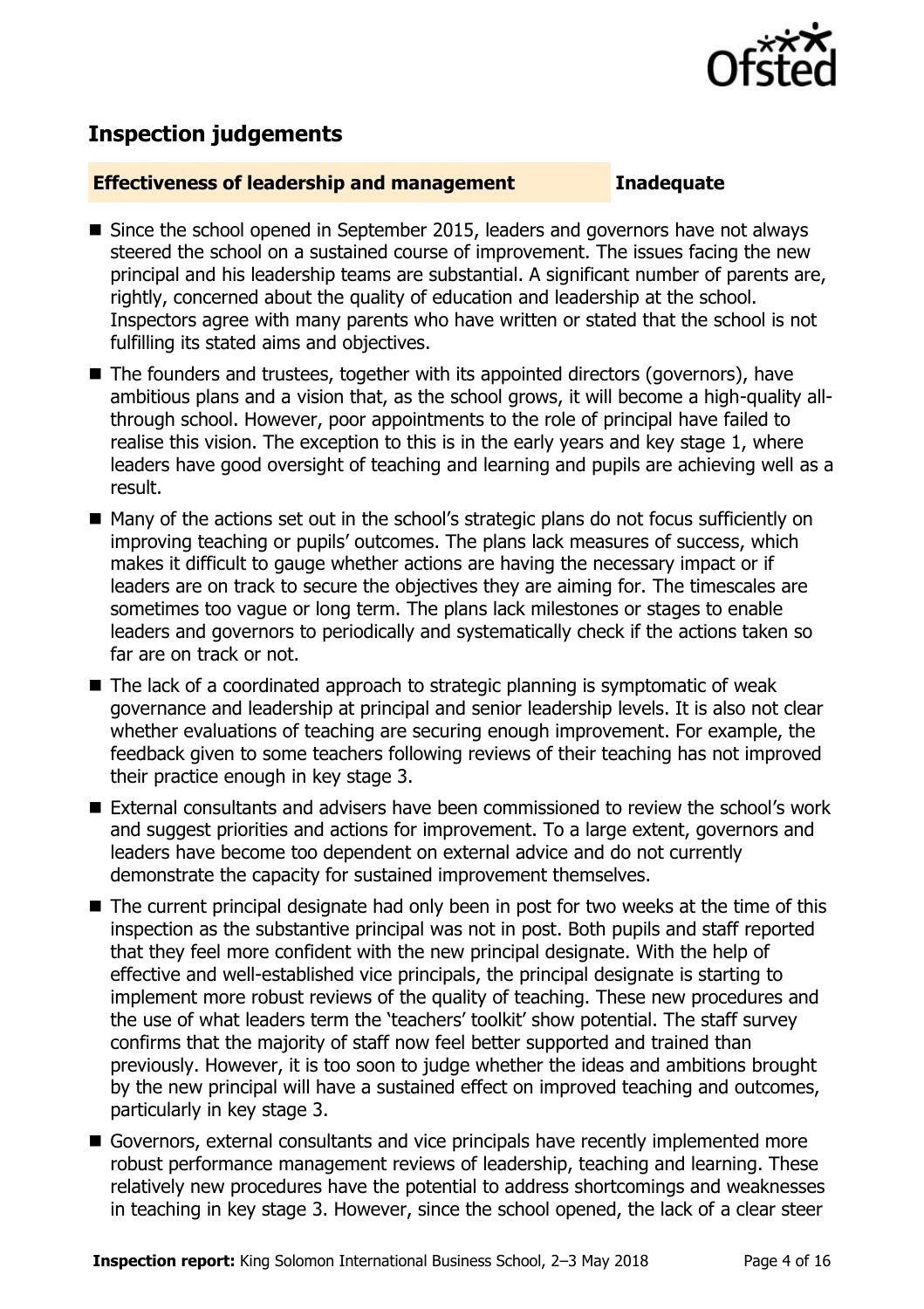

from senior leaders and governors has, until now, resulted in too much inconsistent and weak practice in key stage 3.

- Additional funding for pupils eligible for the pupil premium is not being targeted well enough. Assessments show too great a difference between the standards reached by disadvantaged pupils in English, mathematics and science compared with others who are not disadvantaged. These differences are not declining quickly enough in key stage 3. However, the gaps between these groups of pupils are narrowing in key stage 1 phonics outcomes, although there is still scope to close these gaps further.
- Funding for pupils who have special educational needs (SEN) and/or disabilities is used reasonably well. The current leadership of SEN shows good potential to improve provision further. The SEN leadership team has recently established more effective assessment systems to monitor the progress and performance of pupils who have additional learning needs.
- The Year 7 literacy and numeracy catch-up premiums are not being used effectively enough. There are too many pupils underachieving in English and mathematics. Improved assessments and checking systems are starting to provide more precise information about different groups of pupils. However, a great deal still needs to be done to ensure that pupils in Years 7 to 9 do not continue to underachieve.
- Science is a particularly weak area of the school's curriculum and one where standards are particularly low. There is currently a great need to appoint appropriately qualified and skilled science teachers.
- Although the school's curriculum is not providing an adequate education for all pupils, the enrichment activities offered out of school hours, including Saturdays, are stimulating, varied and exciting. Staff are very dedicated and contribute a great deal of time to these activities. They plan programmes that include the creative arts, religious education, music and sport, as well as a very good range of outdoor activities and visits.
- **Despite the low levels of disruption and poor behaviour of a few pupils during lessons** in key stage 3, the school is successful in promoting tolerance and equality. This prepares pupils well for life in modern democratic Britain. As part of careers guidance and an 'immersion week', a visit to the Houses of Parliament provided first-hand experience of democracy at work, which Year 9 pupils said they appreciated very much.
- In addition to promoting the school's Christian ethos and beliefs, there are opportunities for pupils to learn about other faiths, customs and traditions through religious education, the arts, music and themed topics and projects. Pupils have the opportunity to travel abroad for skiing trips. In order to raise aspirations, some pupils have the opportunity to visit prestigious universities, such as Cambridge. The links with the Woodard Schools Group (a Christian education and faith group of schools), and with other schools and universities, encourage pupils to aim for higher and further education or vocational pathways. However, because of the weaknesses in the taught curriculum, for example in science and technology, pupils may have fewer options if they wish to study technical and scientific subjects at higher levels.
- Leaders and governors appoint sports coaches and mentors to promote physical education. The school receives the primary school physical education and sports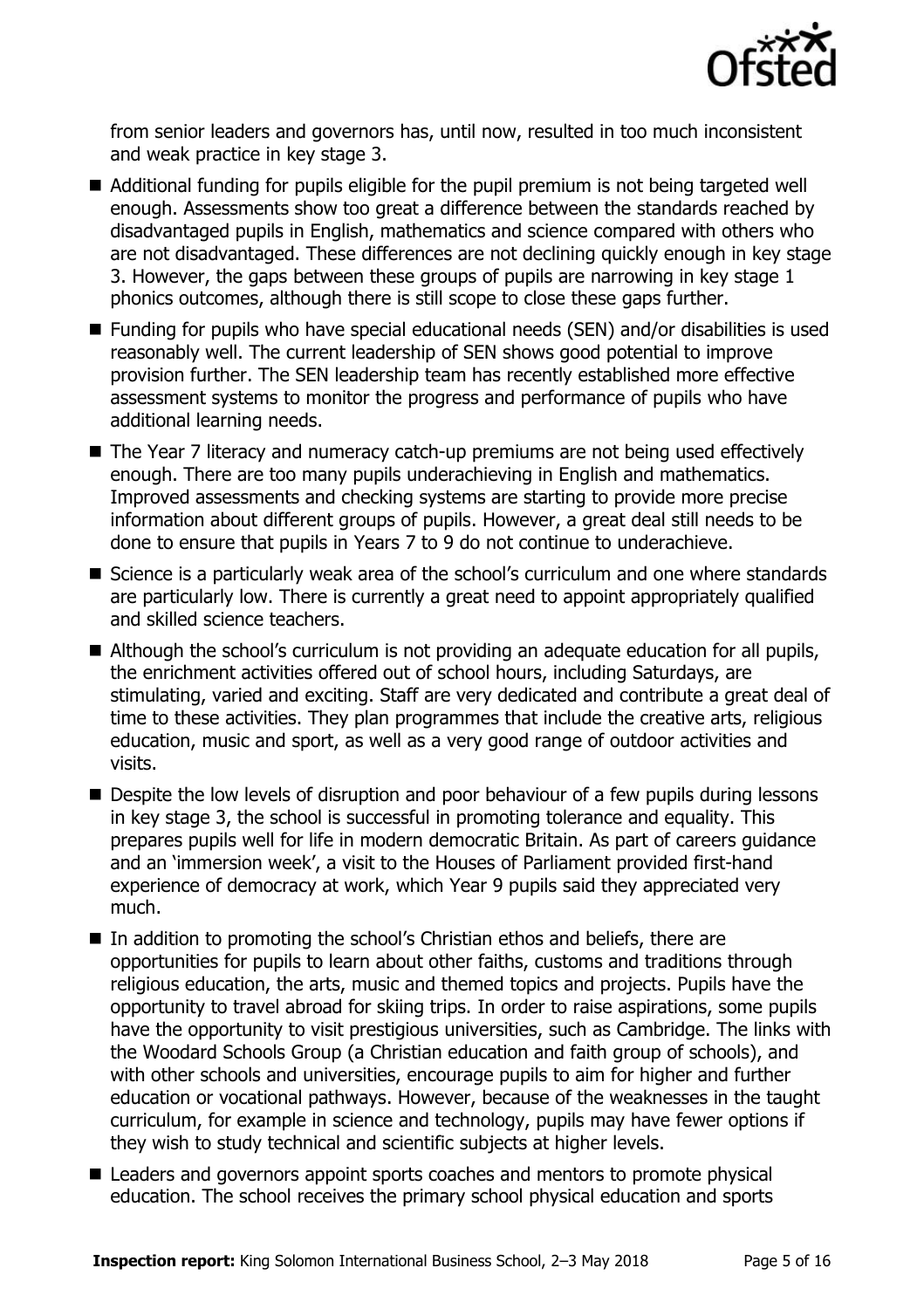

premium. There are a number of good opportunities for pupils to engage in team games, sports and activities that promote healthy and active lifestyles. A new sports building is still being built on site and has the potential to provide even more opportunities to engage in these activities.

 $\blacksquare$  It is recommended that the school does not appoint newly qualified teachers. If governors and leaders choose to appoint, then it is recommended that newly qualified teachers should only teach in the early years or key stage 1.

#### **Governance of the school**

- The governing body receives regular reports from the school's leaders and external advisers but has had little influence in holding principals, leaders and staff sufficiently to account. Low standards and some poor teaching in key stage 3, as well as the loss of trust among a significant number of parents, are a result of inadequate governance and uncertain strategic leadership.
- Governors carry out systematic monitoring alongside leaders but these reviews do not result in robust or accurate evaluations of teachers' performance. Governors are not challenging leaders enough to explain how best to address relative weaknesses in teaching or any decline in pupils' progress and performance.
- Assessment information about pupils' progress is linked to teachers' performance, but it is only recently, following external adviser reviews, that governors have started to adopt the right priorities to help them focus on what needs improving most.
- Governors are committed and dedicated to the school and have invested a great deal of time and effort in managing the extensive building programme and ensuring that pupils are taught in safe and stimulating physical surroundings.
- Governors have a range of expertise and skills and are very committed to both the school and wider community. However, the impact of their management of financial and human resources has been mixed. The lines of accountability from the governing body to the founders and directors of the trust are clear in the funding agreement and scheme of delegation. However, a lack of clear improvement planning, unstable senior leadership and inaccurate evaluations of teaching, learning and pupil outcomes have hampered governors' and leaders' abilities to pinpoint the right priorities for King Solomon School going forward.

### **Safeguarding**

- $\blacksquare$  The arrangements for safeguarding are effective.
- There is a vigilant culture of safeguarding. Leaders and governors keep up to date with legal requirements and make sure that all safeguarding arrangements and policies are reviewed and are up to date.
- Teachers and support staff, as well as administrators and managers, are well trained and knowledgeable in exercising their responsibilities to ensure that pupils are safe from harm or abuse. The safety and well-being of children in the early years are well managed. The early years welfare requirements are fully met.
- **Pupils and the majority of parents responding to surveys believe, rightly, that pupils are**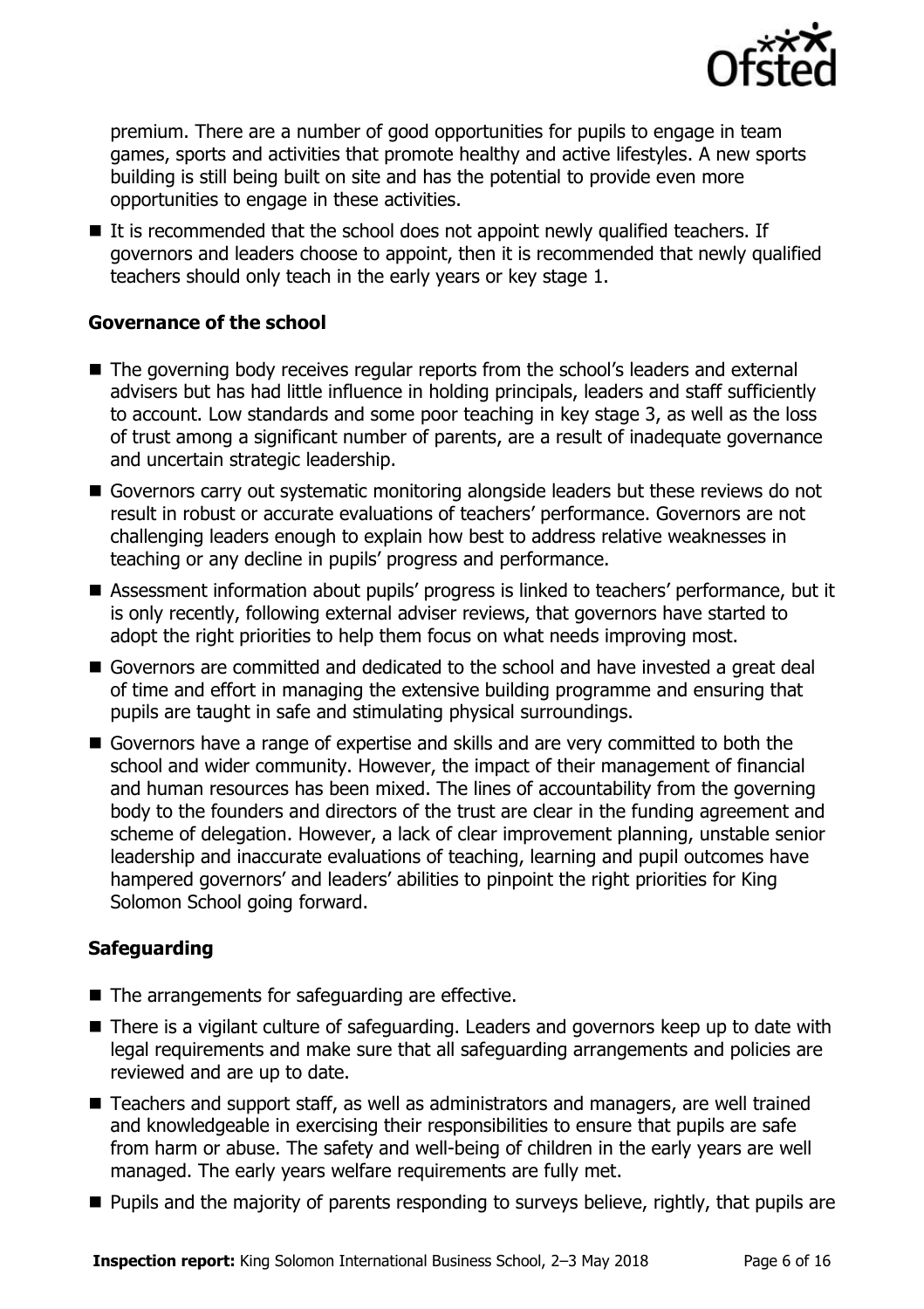

safe in school. Pupils in key stage 3 say that the staff and other pupils make them feel safe, valued and secure. Risk assessments of all indoor and outdoor activities are systematic and inform staff about the necessary precautions to take, including supervision and transport arrangements when off-site.

■ All staff have been trained to keep children safe and are aware of the school's arrangements for reporting any concerns they may have about pupils. Staff have undertaken first-aid training, including paediatric first aid for early years children. Leaders, staff and governors are vigilant in protecting pupils from radicalisation, extremism and child exploitation.

#### **Quality of teaching, learning and assessment Inadequate**

- $\blacksquare$  There is a very mixed picture to report about the quality of teaching and learning across the school. Lesson observations, pupils' work in books and assessment information indicate that pupils are achieving well in key stage 1 but older pupils in key stage 3 do not achieve as well as they should. These differences are a consequence of the inconsistencies in the quality of teaching and in teachers' expectations of what pupils can achieve.
- In key stage 3, pupils do not receive enough good-quality teaching and are not always expected to do their best. Some of the teaching in this key stage does not offer the right level of challenge for pupils with different needs and abilities.
- $\blacksquare$  Some staff in key stage 3 do not consistently apply the school's code of expectations, called 'Basic 10', when implementing the behaviour policy. As a result, in too many lessons, pupils lose interest or go off task. Inspectors saw too many instances of lowlevel disruptive behaviour during key stage 3 lessons.
- A significant number of parents are concerned about the quality of teaching and learning. They are right to be concerned about this for older pupils in key stage 3. Younger pupils in both the early years and key stage 1 receive mainly good-quality teaching and they behave well as a result.
- Assessment systems are now well established. Cross-moderation with other schools is increasingly providing accurate evaluations of pupils' progress and performance in relation to age-related standards in the core subjects of English, mathematics and science. However, teachers in key stage 3 are not using these assessments to plan work or adapt tasks that will help move pupils' learning on enough.
- The teaching of science is particularly weak in key stage 3, although weak practice also exists in English and mathematics. The intended outcomes of some science lessons do not match pupils' abilities, with some pupils finding the work too hard and some finding it too easy. This confuses pupils and causes them to lose interest and be more inclined to resort to low-level disruptive behaviour.
- During question and answer sessions, teachers are not providing enough opportunities for pupils to answer fully. In some cases, pupils do not have access to enough information or do not have sufficient previously acquired knowledge to be able to answer accurately.
- $\blacksquare$  The best practice seen, which is untypical across key stage 3, involved teachers regularly checking and intervening to make sure pupils were on task and completed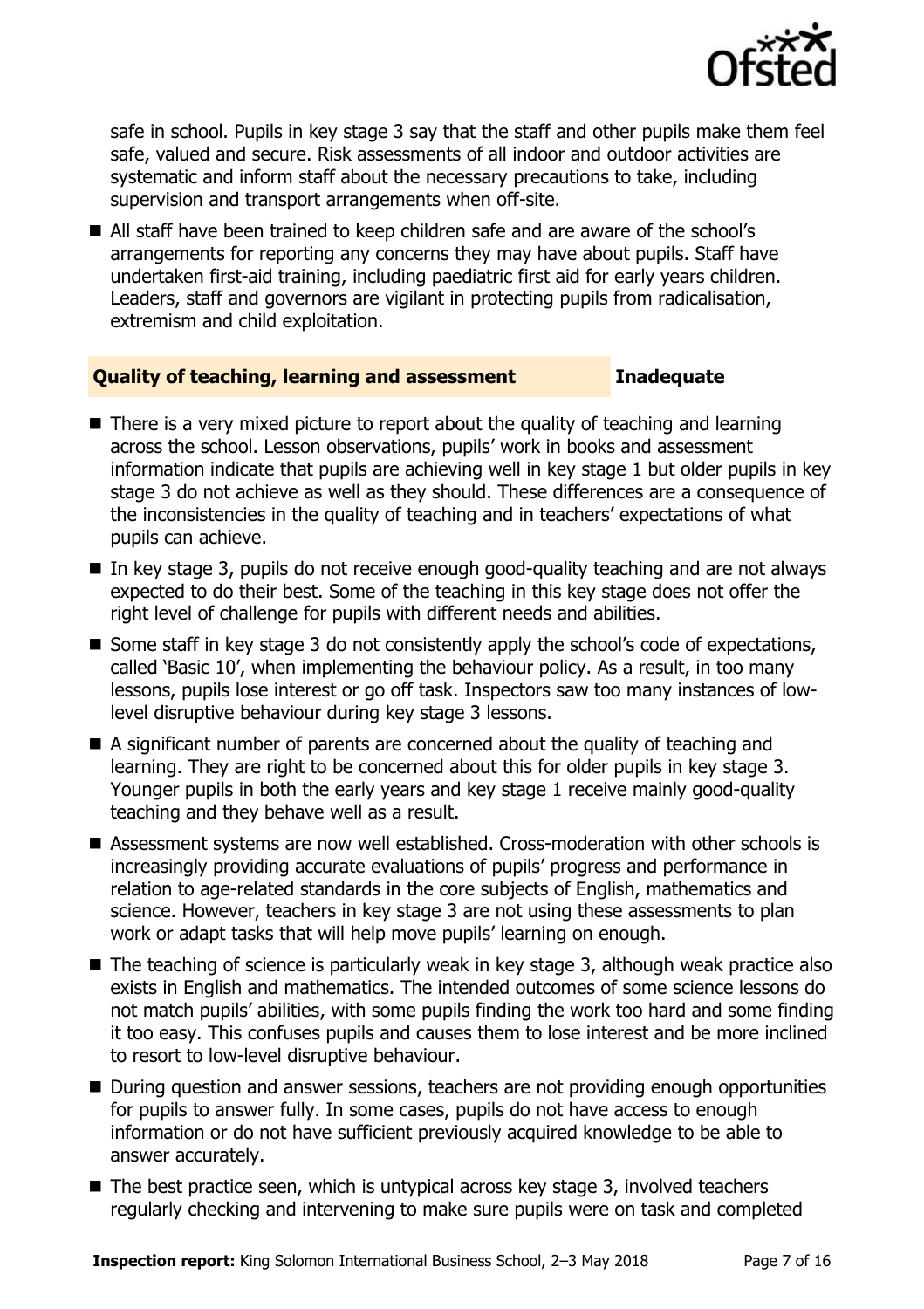

their work within a reasonable amount of time. In a geography lesson for Year 7 pupils, for example, the teacher provided a large amount of information and maps about countries across the world and pupils had to work out which continents they were located in. The teacher was at all times vigilant and helpful, making sure pupils fully understood the task and encouraging them to ask questions. These strong features of teaching are not common enough in classroom practice across key stage 3.

- Teachers do not check or assess pupils' progress and performance often enough to identify when pupils fall behind or when they have already reached their learning targets and should be moving on in their learning. Until recently, reviews of pupils' progress have been too infrequent or neglected. This accounts for the gaps in achievement that exist between significant groups such as disadvantaged pupils and other pupils, and those in Year 7 who are being taught in small groups as part of the 'catch-up' funding programme and their peers.
- In key stage 1, teachers maintain good pace in lessons and expect pupils to work hard. Phonics teaching is consistently good across classes in key stage 1 and builds on the good start made in the early years. The teaching in Year 2 is usually challenging and effective and prepares pupils well for key stage 2. Throughout key stage 1, there are consistently high expectations of pupils' work and behaviour.
- Teachers and support staff plan work and teach small groups of pupils who have SEN and/or disabilities. These pupils make similar rates of progress to other pupils, although the quality of support varies. The most effective practice involves clear direction from teachers and support staff and regular checks to make sure pupils who have additional learning needs make progress towards their individual learning targets. In some sessions, however, adults do not intervene enough and, like other pupils in the class, the pupils in this group make mistakes that are left uncorrected.
- The progress made by the small number of pupils who are in the early stages of learning English depends on the quality of teaching and support they receive over time. They settle well in the early years and key stage 1, although it is not yet clear what provision will be put in place when they join key stage 2 and move further up into key stage 3.

#### **Personal development, behaviour and welfare Inadequate**

### **Personal development and welfare**

- The school's work to promote pupils' personal development and welfare requires improvement.
- 'I like coming to school' (Year 7), 'We get to learn new things' (Year 2), 'We are pushed to do as well as we can but some pupils spoil it for others, especially in science lessons' (Year 9) were some of many comments made by pupils. This mixed picture reflects inconsistencies in teachers' expectations of pupils' achievement and in their application of codes of conduct across year groups in this relatively new school.
- **Pupils have good opportunities to contribute to their school community and to support** others. Older pupils in Year 9 believe, and inspectors agree, that the school assemblies provide good opportunities to reflect. One pupil stated, 'They help us to think about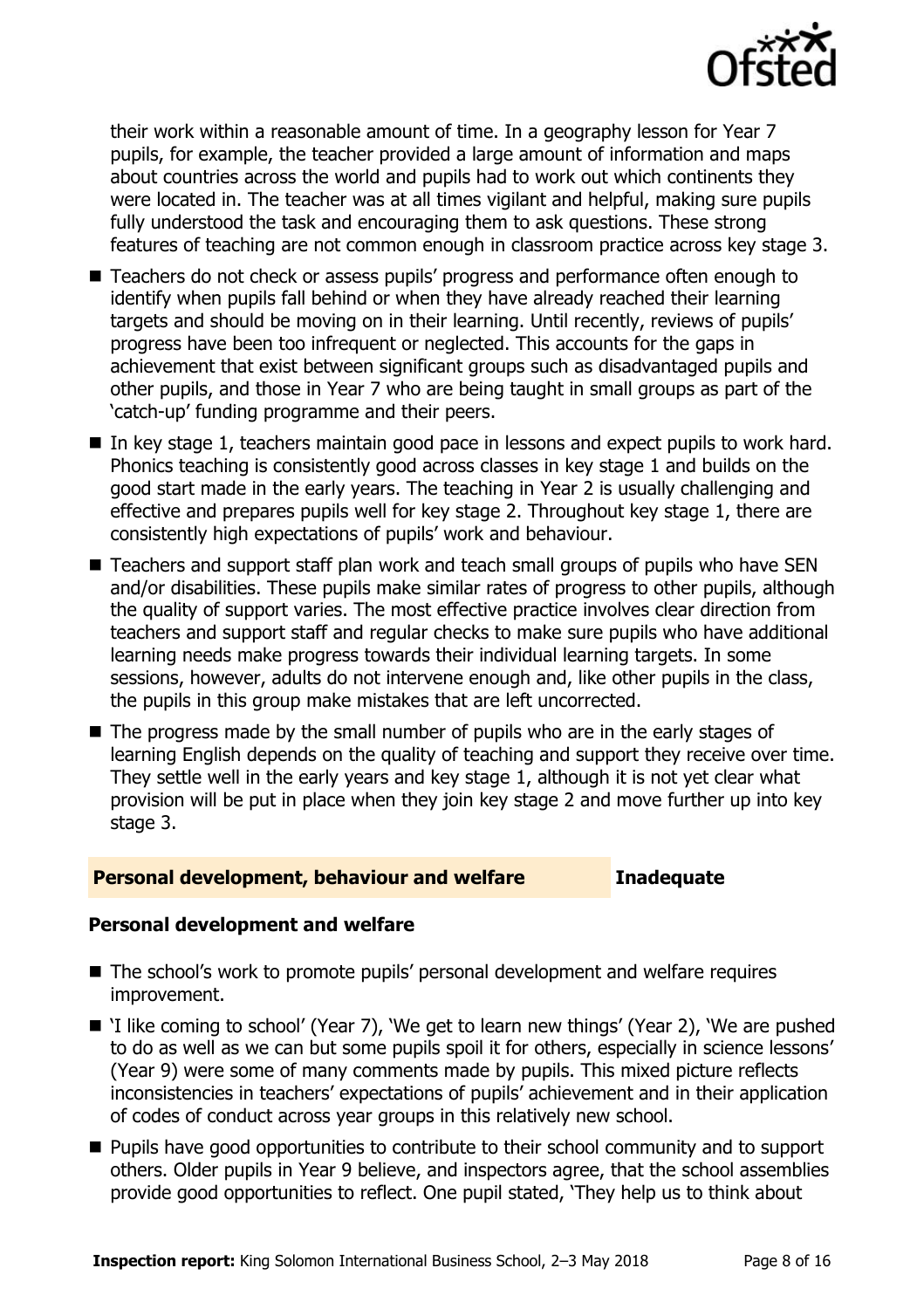

some challenges that people face and how they overcome these.' The school's strong commitment to the Christian faith and ethos encourages respect and tolerance, which benefits pupils' spiritual, moral, social and cultural development.

- Leaders and staff are committed to providing a balance that values pupils' academic achievement and personal development. However, the school's curriculum and inconsistencies in teachers' expectations hinder the realisation of these ambitions, particularly in relation to pupils' academic achievement in key stage 3.
- **Pupils are provided with some good experiences that develop humanities, linguistic,** artistic, scientific, spiritual and aspirational attributes. Enrichment activities and out-ofhours clubs include opportunities for pupils to socialise and learn new skills, such as orienteering, sport and team games.
- Staff and pupils reject all forms of discrimination, bigotry and intolerance. Special topics, cultural and religious festivals and celebrations, and the wide range of educational visits and visitors, improve pupils' knowledge and understanding of the different cultural, religious and ethnic traditions that exist in the United Kingdom and beyond. These studies, activities and visits, both at home and abroad, make a good contribution to pupils' spiritual, moral, social and cultural development.
- The staff are vigilant and have been trained to prevent pupils being exposed to racist or extremist views. Leaders and staff record any concerns about individual pupils so they can offer help and support. The pastoral staff team is alert and provides expert early help for vulnerable or hard-to-reach families. Any concerns about pupils are followed up by senior staff so that pupils at risk of harm or experiencing emotional difficulties have a responsible adult they can contact and trust.

### **Behaviour**

- $\blacksquare$  The behaviour of pupils is inadequate.
- On too many occasions in key stage 3 lessons, pupils are inattentive, call out unnecessarily or disengage from their studies. The school's behaviour modification policy is not being applied consistently by staff. As a result, it is not unusual to see pupils in key stage 3 being sent out of lessons, spoken to by senior staff because of disruptive behaviour, or temporarily removed to be taught separately as part of the school's internal exclusion process.
- The new principal and senior leaders are currently reviewing the school's behaviour policy. They recognise, rightly, that there is an urgent need in key stage 3 to involve the pastoral staff more, especially those staff who are skilled in mentoring and supporting pupils who have emotional and behavioural difficulties.
- The school adopts what it calls the 'Grace intervention programme' in key stage 3. This programme involves supporting those pupils who find it difficult to concentrate or sustain learning in mainstream lessons in small group sessions. Pastoral staff manage these 'Grace' sessions well. Pupils follow the same lesson content as their classmates and behave well. However, some pupils spend too much time withdrawn from mainstream lessons. The principal and senior staff are reviewing this and, rightly, are aiming to reduce or minimise the necessity to withdraw pupils from mainstream lessons. Nevertheless, the programme is particularly effective in supporting pupils who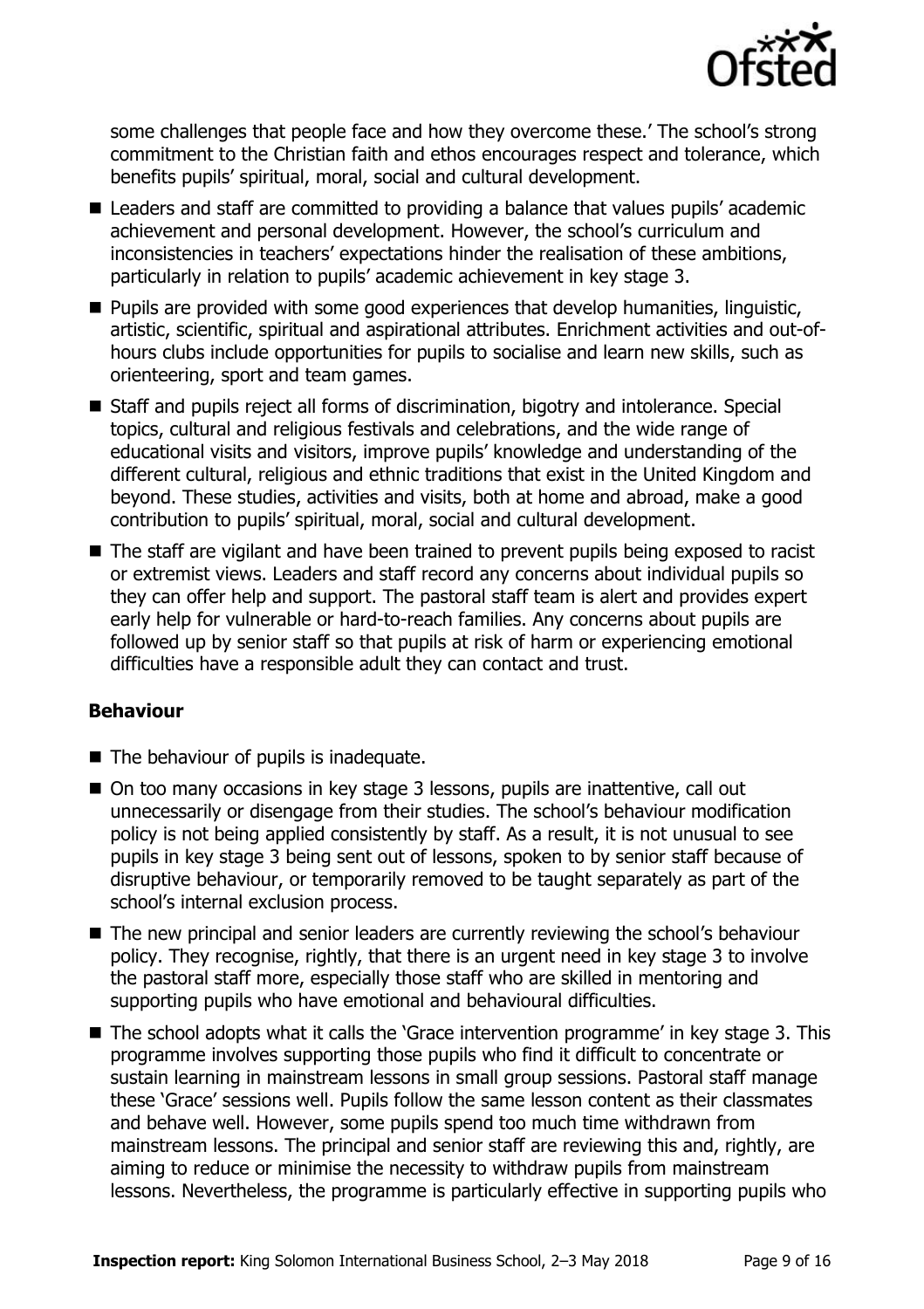

have emotional and behavioural difficulties, including those who have SEN and or disabilities.

- Leaders and staff in the early years and key stage 1 promote pupils' spiritual, moral, social and cultural development well. Pupils in Years 1 and 2 are well behaved and attentive most of the time in lessons and at other times. There are occasions when they stray off-task if the work provided is not challenging enough.
- Leaders are reducing the use of temporary or fixed-term exclusions. This is an indication that some aspects of the school's 'Grace' programme are working. Attendance figures, although below the national average for each key stage, are improving and the school's figures for persistent absence are also reducing.

#### **Outcomes for pupils Inadequate**

- **Pupils in Years 7 to 9 underachieve and should be doing much better. Many pupils join** the school in Year 7 with skills and abilities that are in line with those typical for their age. However, approximately one in three pupils on entry to this school had not reached age-related standards in reading, writing and mathematics at their previous schools in key stage 2. Current pupils in Year 7 have to make much more progress than they are currently making to catch up and reach age-related standards in English and mathematics.
- The progress made by pupils of all abilities in Years 8 and 9 is not consistent and reflects variations in the quality of teaching across key stage 3. This is particularly the case in science. However, there is evidence from school assessment information that some pupils are catching up on previously lost ground. These relative improvements reflect some of the good teaching delivered by senior staff and some teachers. However, leaders recognise that there is still much more to do to ensure that, in all classes and across all subjects, pupils achieve better. Currently, pupils in Year 9 are not sufficiently prepared for key stage 4 when they transfer into Year 10.
- The most able pupils in all key stages could be doing better. The work provided, including extension tasks and questioning during lessons, does not provide sufficient challenge for this group of pupils.
- Disadvantaged pupils underachieve and make inadequate progress. Differences between the standards they reach in English, mathematics and science compared with other pupils in key stage 3 are too great, and in some classes are not decreasing quickly enough.
- $\blacksquare$  National assessments over the last two years for pupils in Year 1 show consistent improvement. For the last two years, the proportion of pupils reaching the expected national standard in phonics was above the national average. This represents good progress in relation to their starting points. Pupils currently in Year 2 are on course to reach standards that compare well with last year's national figures for key stage 1 in reading, writing and mathematics.
- Although overall standards in phonics in Year 1 have been at, and are currently above, national figures, disadvantaged pupils do less well compared with other pupils. However, assessments show that these differences are decreasing. Pupils of all abilities in Year 2 are now well prepared for key stage 2 next year.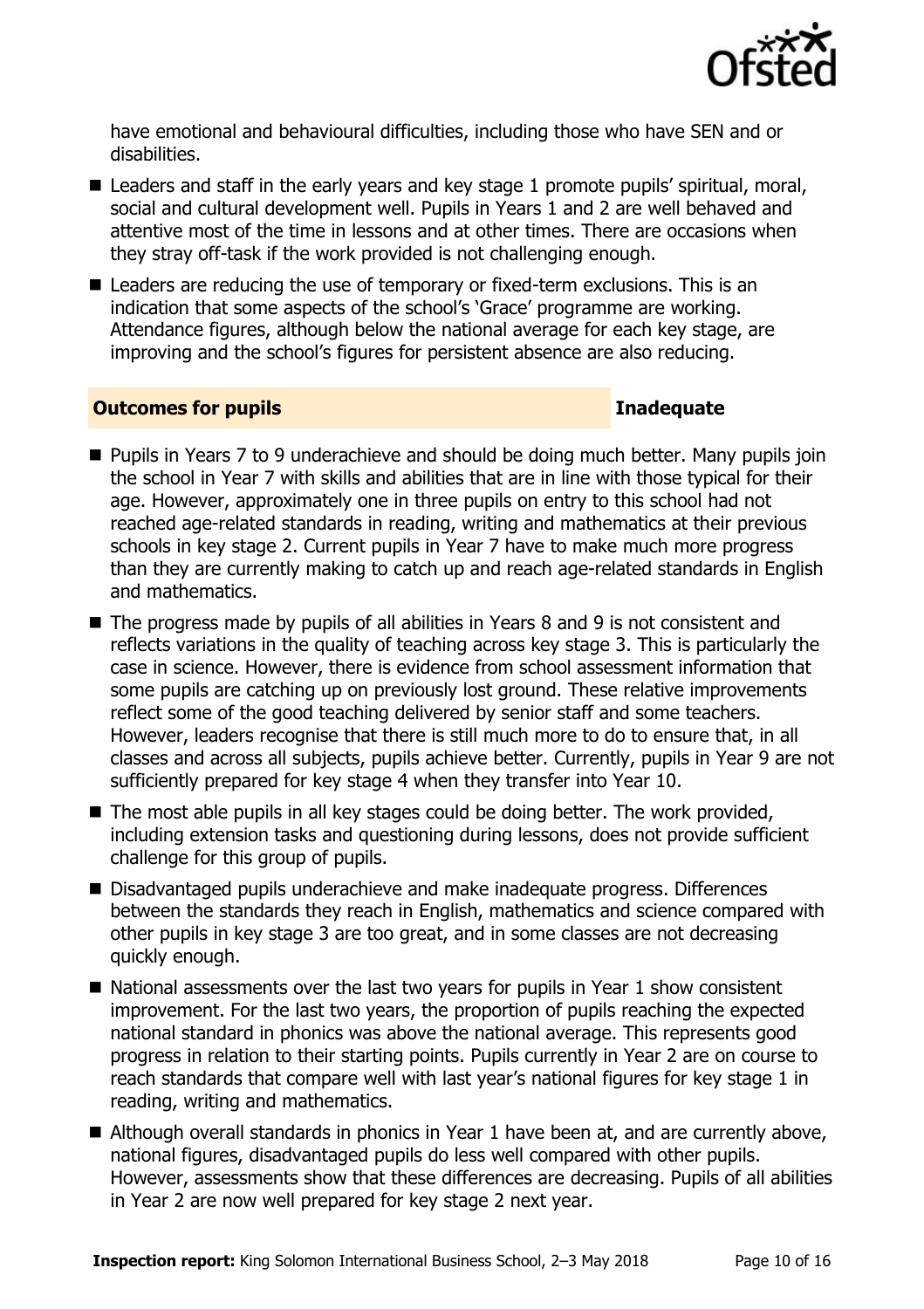

- **Pupils who have SEN and/or disabilities make reasonable progress, although this** requires improvement. They usually receive appropriate and timely support in class and when working separately as a group in key stage 1. In key stage 3, year groups are split according to broad ability groups for English and mathematics lessons. In each year group, pupils who have SEN and/or disabilities are provided with individualised interventions. The recently improved management of SEN provision, together with improved assessments, enable teachers and support staff to plan the right interventions for pupils who have SEN and/or disabilities.
- **Pupils in the early stages of learning English make good progress in the early years and** key stage 1. Like other pupils in key stage 3, the small number of pupils learning English as an additional language should be doing much better.

#### **Early years provision Good Good**

- Most four-year-old children start school with skills and abilities that are below those expected for their age, particularly in language and communication. There is consistently good practice in the early years classes, which enables children to make good progress. There has been a sustained improvement to standards over the last two years. Currently, the large majority of Reception children are on track to reach a good level of development. Ever since the school opened in 2015, there has been good management and oversight of the early years provision.
- Consistent expectations are reflected in the previous two years' national assessment outcomes. The proportion of children in 2016 and 2017 reaching a good level of development was above the national average. Good teaching and leadership, as well as effective support for children and families in Reception, enable the youngest children to get off to a good start. The children are well prepared for Year 1, particularly in language, communication and mathematics as well as in their personal, social and emotional development.
- Indoor and outdoor resources are of good quality and are accessible to the children. The early years leader and her staff, together with the vice principal responsible for key stage 1, have managed recent building work well to minimise disruption to children's learning. Indoor areas provide stimulating environments for play and learning. These resources, and the good care offered by staff, provide the children with the right environment to improve their physical and emotional development in safe and secure surroundings. Children are well behaved and attentive. They listen to instructions and are polite to one another and to adults.
- Children are increasingly getting opportunities to improve their writing and letter formation, but there are occasions when adults do not provide enough activities that incorporate opportunities for children to read and write independently. Similarly, there are good opportunities for children to learn to count and form numbers, but adults do not always provide enough challenge for the most capable children.
- Good leadership of early years provision ensures that all welfare requirements, including assessments, fully meet statutory requirements. The monitoring and support provided for staff by the early years leader are effective in helping them to continually improve their practice. The current focus on moderating assessments in Reception in order to achieve continuous or seamless provision into Year 1 is having a positive effect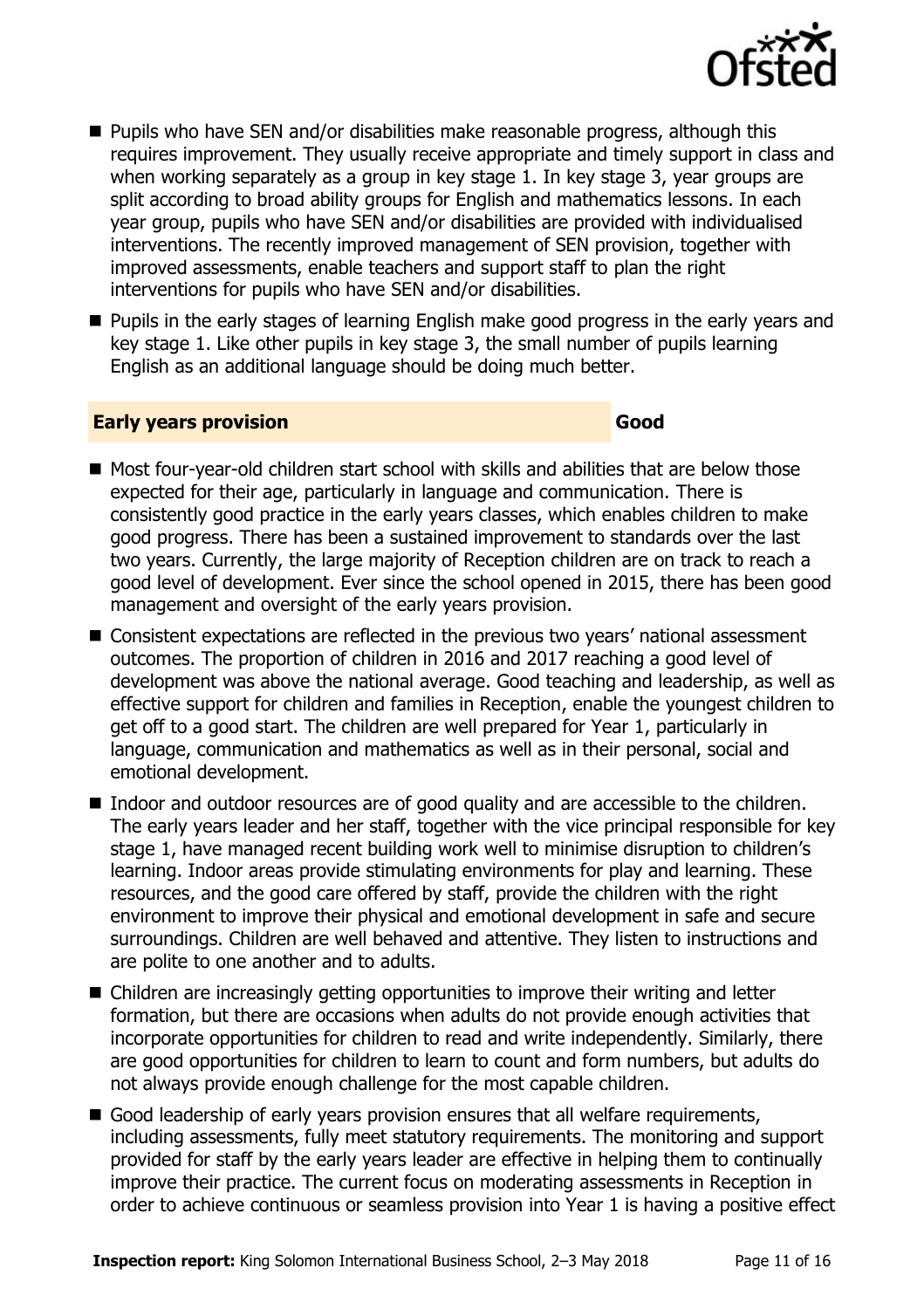

on the start children make in key stage 1.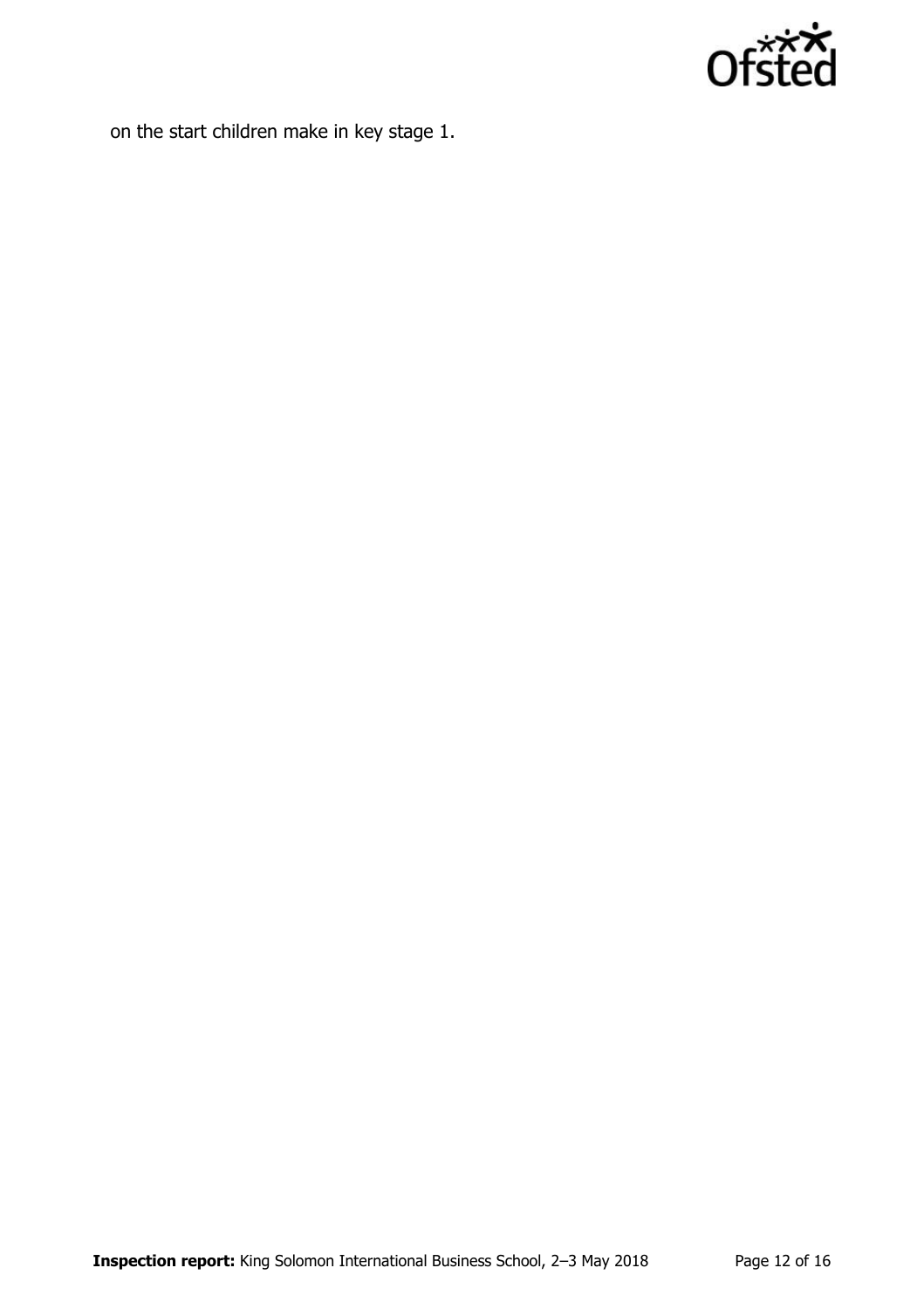

# **School details**

| Unique reference number | 141943     |
|-------------------------|------------|
| Local authority         | Birmingham |
| Inspection number       | 10048347   |

This inspection of the school was carried out under section 5 of the Education Act 2005.

| Type of school                      | All-through              |
|-------------------------------------|--------------------------|
| School category                     | Academy free school      |
| Age range of pupils                 | 4 to 19                  |
| Gender of pupils                    | Mixed                    |
| Number of pupils on the school roll | 393                      |
| Appropriate authority               | Board of trustees        |
| Chair                               | Doctor Mark Yeadon       |
| <b>Principal designate</b>          | Reverend Gilroy Brown    |
| Telephone number                    | 0121 357 1905            |
| Website                             | www.kingsolomonibs.com   |
| <b>Email address</b>                | admin@kingsolomonibs.com |
| Date of previous inspection         | Not previously inspected |

### **Information about this school**

- This is the school's first inspection since it opened as an all-through Christian academy free school in September 2015. A charitable trust owns the school and includes founder members. The trust appoints and holds to account a board of directors that makes up the governing body. The school is affiliated to the Woodard Schools Group, which is a family of Christian faith schools.
- The school is smaller than most schools but is growing in numbers. It opened in 2015, admitting Reception children aged four and five, as well as the first cohort of key stage 3 pupils in Year 7. At the time of this inspection the school comprised pupils aged four through to 14 years (Reception, key stage 1 and key stage 3). The trustees and governors aim to establish an all-through school comprising five key stages, including a sixth form, by 2020. In September 2018, pupils currently in Year 2 will start the new key stage 2 in Year 3 and pupils currently in Year 9 will start the new key stage 4 in Year 10.
- There has been significant turbulence in staffing. The current principal designate has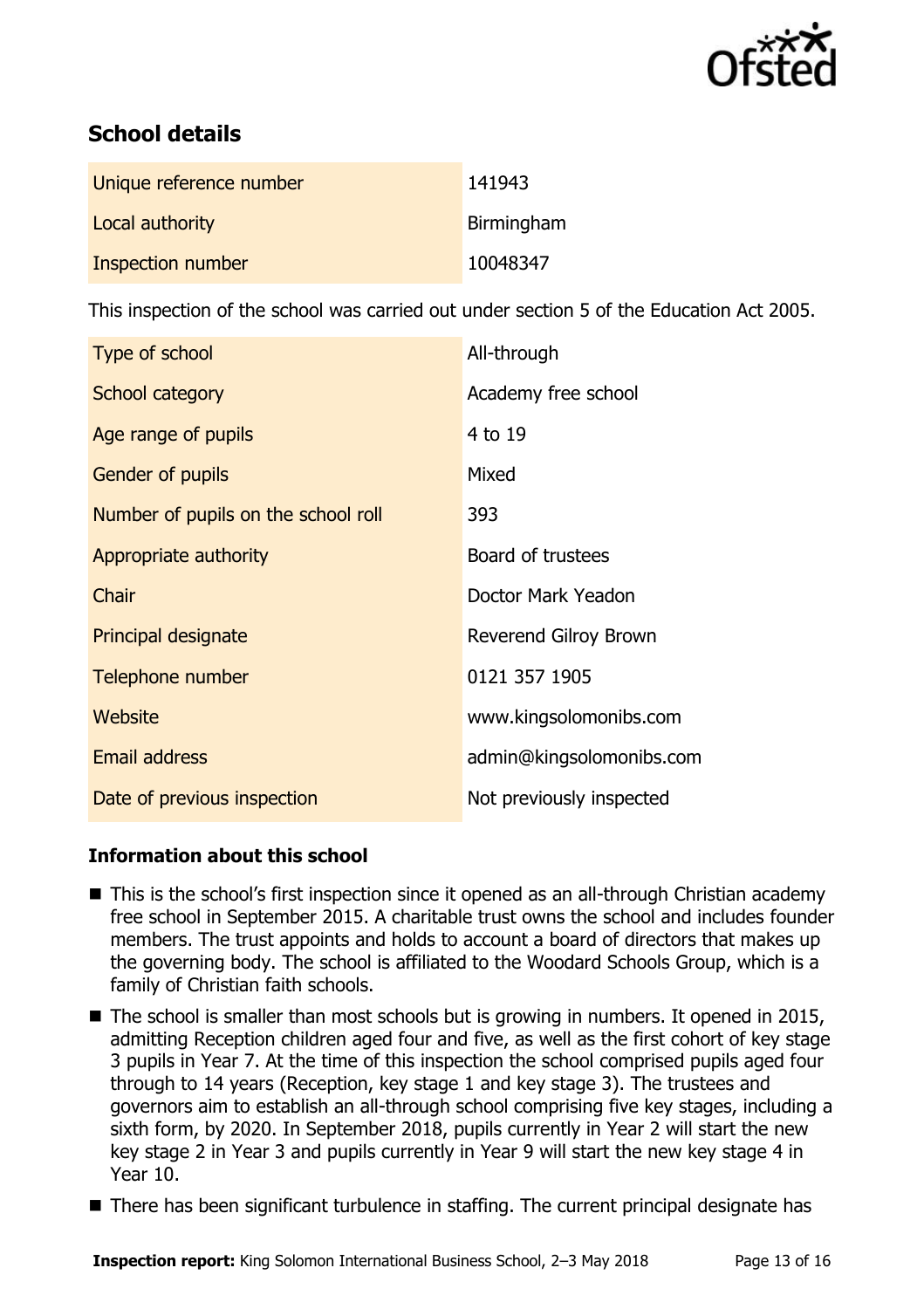

been in post for two weeks.

- Trustees and governors are managing significant building and refurbishment programmes, which have been ongoing before and since the school opened. At the time of the inspection substantial building work was taking place. Pupils are now all being taught in the newly refurbished main building, having previously been in temporary accommodation on the school's site.
- Most pupils are of Black British Caribbean and/or African heritage. Other pupils come from a wide range of backgrounds and heritages. Very few pupils join the school learning English as an additional language.
- $\blacksquare$  The percentage of pupils who have SEN and/or disabilities is in line with that of most schools. A small number of pupils have education, health and care plans. Currently, no pupils attend any alternative off-site provision.
- The percentage of pupils eligible for pupil premium funding is well above average.
- There is nothing to report regarding national floor standards at key stage 2 or key stage 4 because there are no key stage 2 or key stage 4 pupils currently attending the school.
- The school receives a range of external support from other schools, trusts, higher education institutions and school improvement advisers.
- The school accommodates a breakfast club, which is managed by another organisation. This club is registered with Ofsted and will be subject to a separate inspection.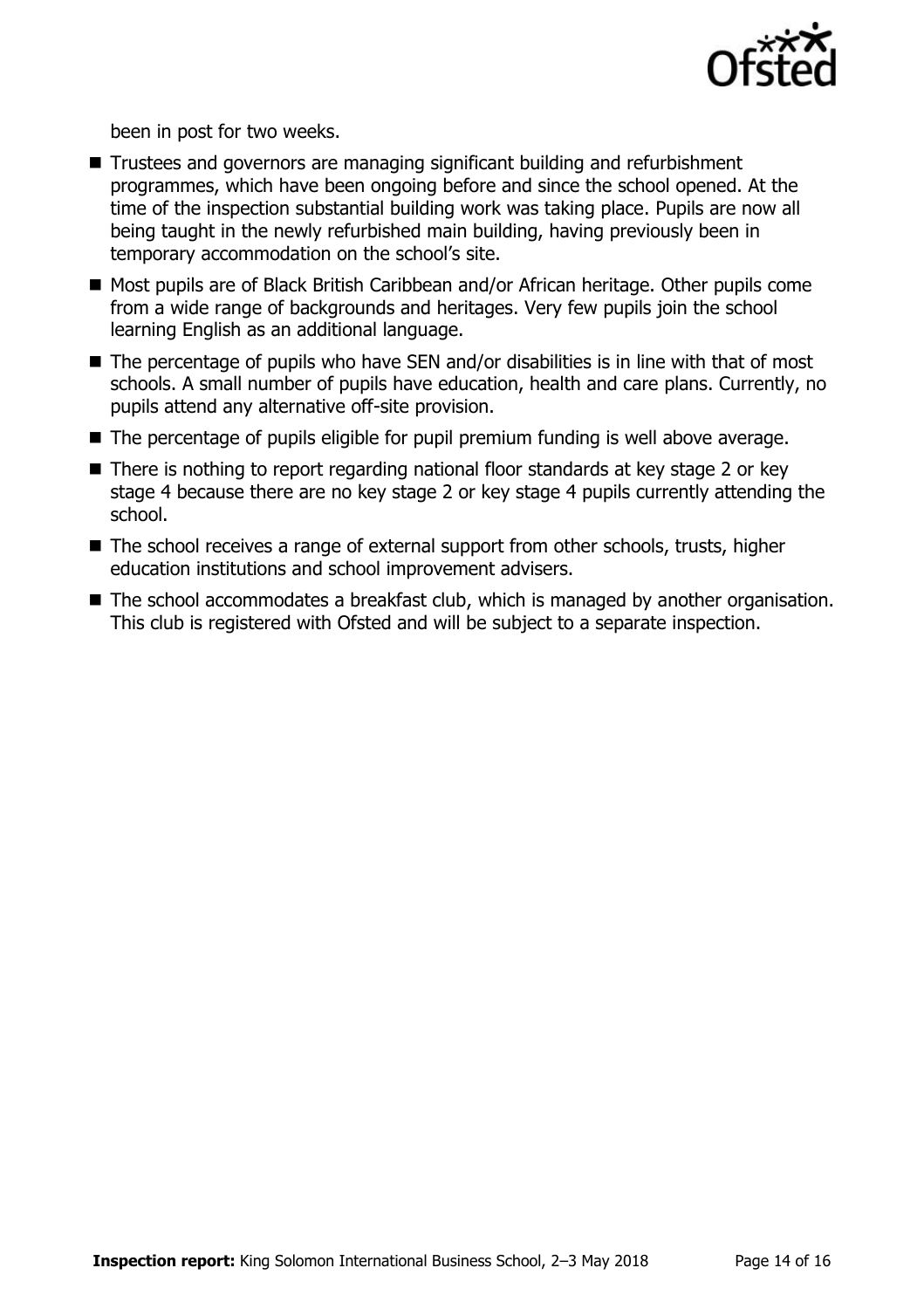

# **Information about this inspection**

- Inspectors visited parts of lessons in all three key stages. Some of these were carried out jointly with the principal and vice principals. Inspectors checked samples of pupils' work in books. They observed pupils being supported during small group work and intervention sessions and observed a school assembly.
- The inspection considered a range of documentation, including: leaders' and governors' own evaluations of the school's effectiveness; the school's strategic action plans; information and assessment tracking data about pupils' achievement, progress and performance; and documents or data relating to governance, teaching, behaviour, attendance and safeguarding.
- **Inspectors spoke to pupils during lessons and met with two groups of pupils to hear** them read and to discuss their work, behaviour and safety. Inspectors spoke to pupils during break and lunchtimes to ask them for their views about the school. Inspectors observed pupils' behaviour and safety around the school, including during transition between lessons in key stage 3.
- **Inspectors spoke to some parents to seek their views about the school, analysed the** 116 responses to the online Ofsted questionnaire, Parent View, and considered the 146 written free-text responses from parents. The 34 responses from staff to the online inspection survey were analysed. Inspectors also talked to some staff during the inspection to gauge their views about the support they receive.
- Inspectors held discussions with the principal and senior leadership team, as well as other senior and middle leaders, and staff with pastoral responsibilities. The lead inspector held a meeting with six governors, including the chair and vice chair. Some of these members of the governing body are also trustees and/or founder members of the trust. The lead inspector met briefly with an external consultant to discuss some aspects of the advisory support provided for the school.

#### **Inspection team**

| Charalambos Loizou, lead inspector | Her Majesty's Inspector |
|------------------------------------|-------------------------|
| Julie Bourdon-Pierre               | Ofsted Inspector        |
| David Hughes                       | Ofsted Inspector        |